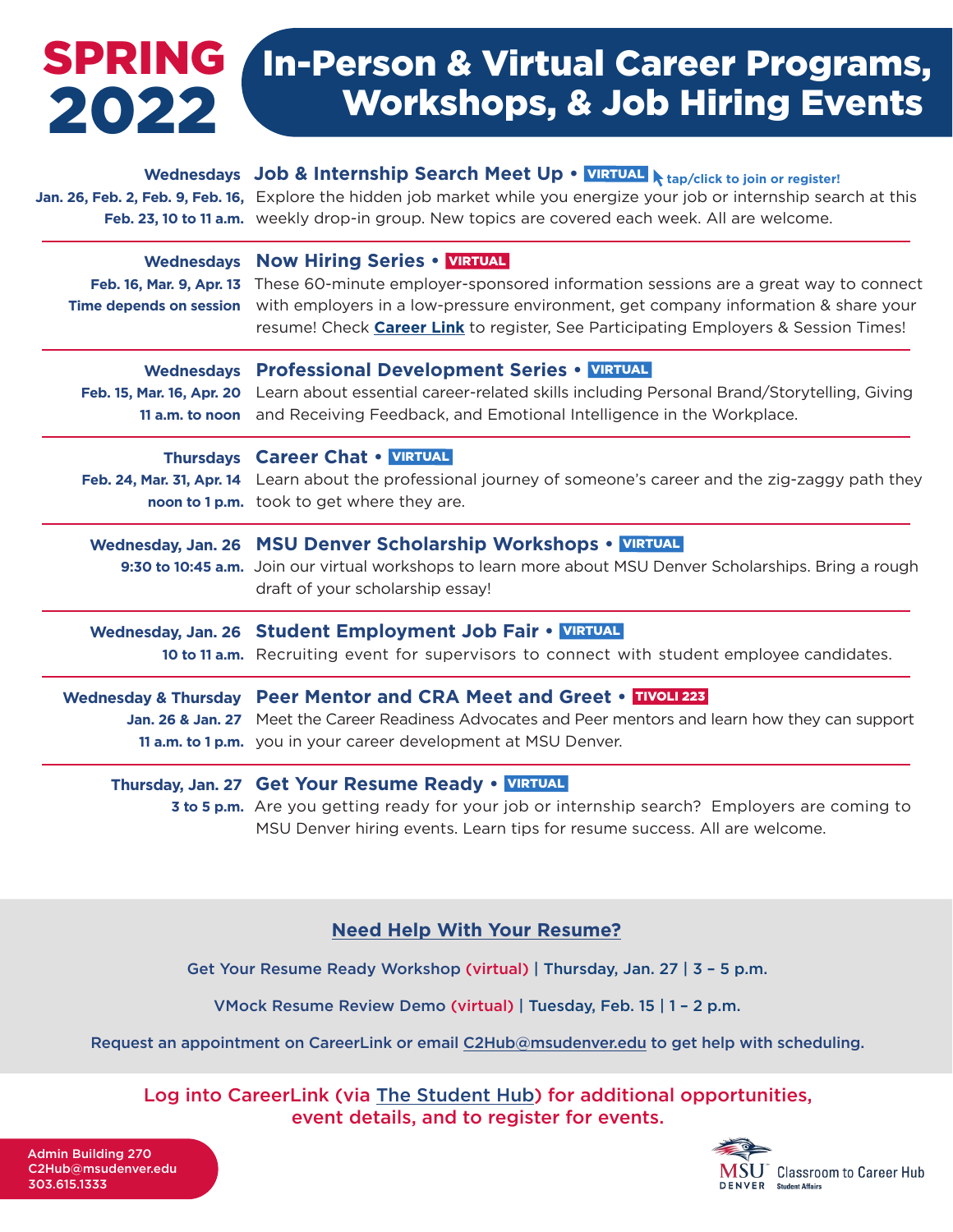| Tuesday, Feb. 1 Behavioral Health Panel - Mental Health Counseling . VIRTUAL<br>3:30 to 4:45 p.m. Students looking to enter the field of Behavioral Health can join this virtual opportunity<br>to connect with current professionals in their field. Topic and speakers TBD.                                                                                                                                 |
|---------------------------------------------------------------------------------------------------------------------------------------------------------------------------------------------------------------------------------------------------------------------------------------------------------------------------------------------------------------------------------------------------------------|
| Wednesday, Feb. 2 Meet the Firms Resume Workshop • VETUAL<br>3:30 to 4:30 p.m. Resume review in preparation for Meet the Firms on Feb. 9.                                                                                                                                                                                                                                                                     |
| Friday, Feb. 4 COMPASS Mentorship Program Info Session • VIRTUAL<br>noon to 1 p.m. C2 Hub's new professional mentorship program connects MSU Denver students with<br>industry professionals while providing opportunities to participate in career development<br>events, job-shadowing, and more! Learn about how you can get involved and receive<br>advice directly from mentors in your area of interest. |
| Tuesday, Feb. 8 MSU Denver Scholarship Workshops • VIRTUAL<br>12:30 to 1:45 p.m. Join our virtual workshops to learn more about MSU Denver Scholarships. Bring a rough<br>draft of your scholarship essay!                                                                                                                                                                                                    |
| Wednesday, Feb. 9 Meet the Firms . ST. CAJETAN'S<br>4:30 to 6:30 p.m. Join us for the accounting program's largest recruiting event. Co-sponsored with the<br>Accounting Student Organization (ASO), this is an excellent professional networking<br>opportunity for students and employers.                                                                                                                  |
| Friday, Feb. 11 Navigate Your Health Career Event • SPRINGHILL SUITES + VIRTUAL<br>8 a.m. to 2 p.m. Are you interested in the health field? Attend this event to find your path in healthcare<br>and explore in-demand post-pandemic health careers; learn from health professionals;<br>connect with industry leaders; build your paths and social capital.                                                  |
| Tuesday, Feb. 15 VMock Resume Review Demo • VIRTUAL<br>1 to 2 p.m. Learn more about how VMock can help you fine tune your Resume. Enter to win a draw-<br>ing for prizes.                                                                                                                                                                                                                                     |

### **Looking for a job or an internship? Check out CareerLink via The Student Hub.**

Did you know that a typical job search can last for months? The Bureau of Labor Statistics reports that the average job search is taking 10 weeks!

Let CareerLink help you find jobs and internship opportunities, connect you with MSU Denver employer partners, and keep you abreast of all of the amazing recruiting events and career programs that the C2 Hub has to offer!

Don't wait…enhance your education and get competitive edge needed for today's job market! Set up your CareerLink profile and start connecting with employers today by following these simple instructions!



From your phone or computer, go to **[www.msudenver.edu/studenthub](http://www.msudenver.edu/studenthub)**



Scroll down to CAREERS/JOBS, then click the CAREER LINK box.



Login with your MSU Denver NetID and password.



Admin Building 270 C2Hub@msudenver.edu 303.615.1333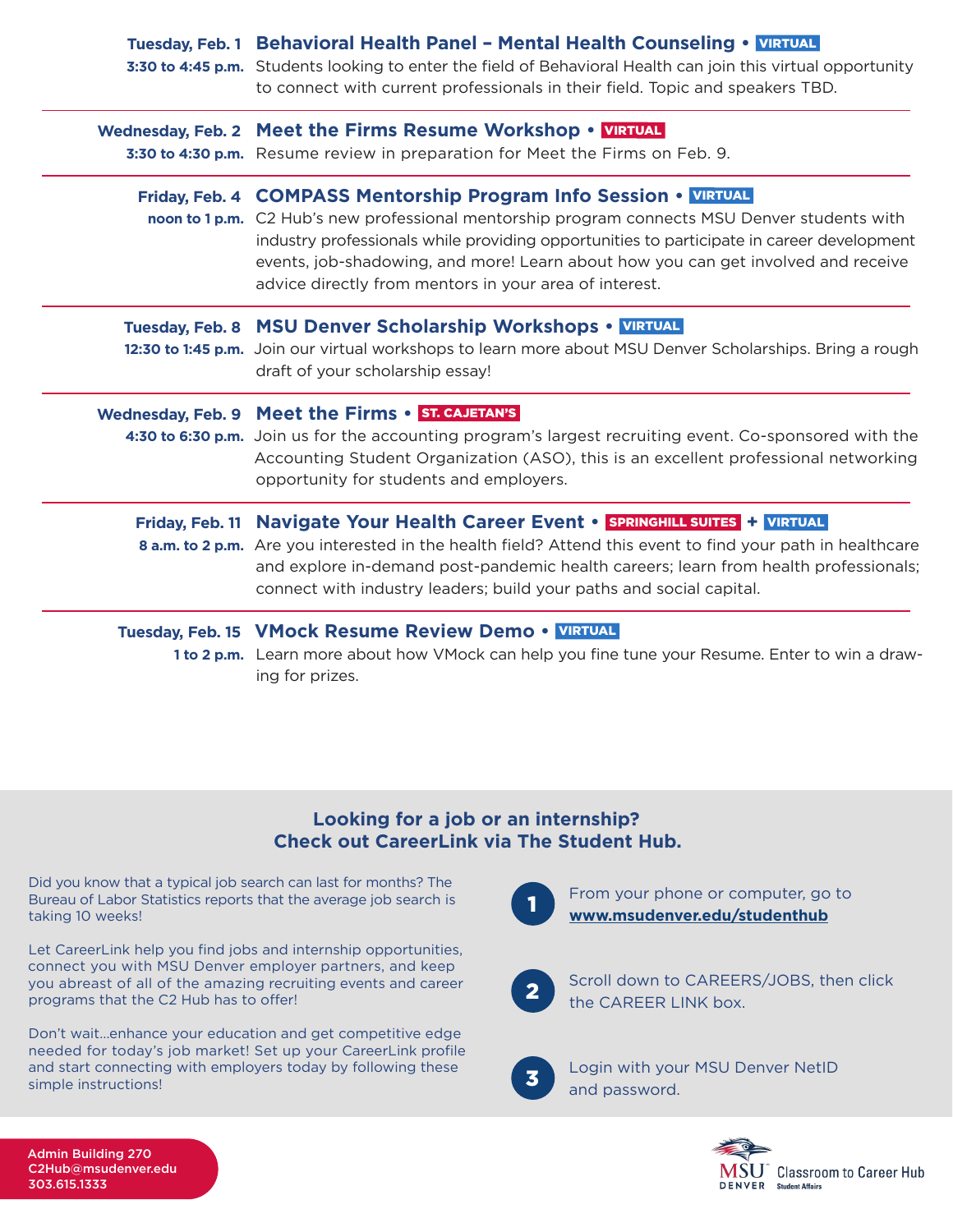| Wednesday, Feb. 16 Demystifying the Job Search for Students w/ Disabilities . VIRTUAL<br>11:30 a.m. to 1 p.m. Are you seeking a meaningful career or internship but have questions? Some things have<br>changed since COVID, others have not. Join Teresa Kostenbauer, from Arrow Electronics,<br>who can answer questions and share best practices behind the process of applying for<br>jobs/internships. |
|-------------------------------------------------------------------------------------------------------------------------------------------------------------------------------------------------------------------------------------------------------------------------------------------------------------------------------------------------------------------------------------------------------------|
| Thursday, Feb. 17 REUs: A Door to Graduate School . VIRTUAL<br>noon-1 p.m. Learn about different aspects of graduate school, including how to find graduate<br>programs and prepare applications.                                                                                                                                                                                                           |
| Thursday, Feb. 17 MSU Denver Scholarship Workshops • VIRTUAL<br>3:30 to 4:45 p.m. Join our virtual workshops to learn more about MSU Denver Scholarships. Bring a rough<br>draft of your scholarship essay!                                                                                                                                                                                                 |
| Tuesday, Feb. 22 Successful Interviewing • VIRTUAL<br>3 to 4:30 p.m. It takes practice to develop effective interviewing skills, especially in a virtual environment.<br>Learn how to answer difficult questions, develop interview strategies, improve commu-<br>nication skills and reduce stress before an actual job interview.                                                                         |
| Tuesday, Feb. 22 Speed Networking with the Peer Mentors . MULTICULTURAL LOUNGE<br>11 a.m. to 1 p.m. Learn about the importance of networking and meet the peer mentor team. Learn about<br>how to become a peer mentor, and the importance of campus employment.                                                                                                                                            |
| Wednesday, Feb. 23 US Secret Service Information Session • TBD<br>12:30 to 1:30 p.m. US Secret Service will have their Talent Acquisition Specialist visiting for the day and<br>would like to support MSU Denver students in their career road to working for the<br>government in the capacity of a secret service agent. The speaker is a veteran and<br>especially welcomes veterans to join this day!  |
| Wednesday, Feb. 23 MSU Denver Scholarship Workshops • VIRTUAL<br>2 to 3:15 p.m. Join our virtual workshops to learn more about MSU Denver Scholarships. Bring a rough<br>draft of your scholarship essay!                                                                                                                                                                                                   |
| Monday, Feb. 28 Networking Workshop . VIRTUAL<br>noon to 1 p.m. Learn about networking etiquette, informational interviews, and job shadowing.<br>[COMPASS Program, but open to other students]                                                                                                                                                                                                             |
| Tuesday, Mar. 1 MSU Denver Scholarship Workshops • VIRTUAL<br>5:30 to 6:45 p.m. Join our virtual workshops to learn more about MSU Denver Scholarships. Bring a rough<br>draft of your scholarship essay!                                                                                                                                                                                                   |

# **Virtual Career Drop-In Hours**

Tuesday: 2:30 – 4 p.m. | **[Zoom](https://nam04.safelinks.protection.outlook.com/?url=https%3A%2F%2Fus02web.zoom.us%2Fj%2F83525886423%3Fpwd%3DUnNoN3BoS0VNRkZ1TU5JTHdweHpXdz09&data=04%7C01%7Cawesley3%40msudenver.edu%7Ceb3e769554b64bf851a008d9df99010d%7C03309ca417334af9a73cf18cc841325c%7C1%7C0%7C637786670523700514%7CUnknown%7CTWFpbGZsb3d8eyJWIjoiMC4wLjAwMDAiLCJQIjoiV2luMzIiLCJBTiI6Ik1haWwiLCJXVCI6Mn0%3D%7C3000&sdata=XUCN3J26%2BSYuTtiMghs9Vo%2BThqOuB%2F%2FBgT2FL28yBmQ%3D&reserved=0)**

Wednesday: 1 – 2:30 p.m. | **[Zoom](https://nam04.safelinks.protection.outlook.com/?url=https%3A%2F%2Fus02web.zoom.us%2Fj%2F84459036820%3Fpwd%3DNnViTHZPREMvOVF3eUhrZjAzUTBYUT09&data=04%7C01%7Cawesley3%40msudenver.edu%7Ceb3e769554b64bf851a008d9df99010d%7C03309ca417334af9a73cf18cc841325c%7C1%7C0%7C637786670523700514%7CUnknown%7CTWFpbGZsb3d8eyJWIjoiMC4wLjAwMDAiLCJQIjoiV2luMzIiLCJBTiI6Ik1haWwiLCJXVCI6Mn0%3D%7C3000&sdata=dqA8%2B1nt2VYANhth%2F19QOoT0XUuBJP5CH8TQz2YKe2k%3D&reserved=0)**

Friday: 10 – 11:30 a.m. | **[Zoom](https://nam04.safelinks.protection.outlook.com/?url=https%3A%2F%2Fus02web.zoom.us%2Fj%2F83191952860%3Fpwd%3DZXlvUzJFNU5mbGhVZnpBYi8zSVpxUT09&data=04%7C01%7Cawesley3%40msudenver.edu%7Ceb3e769554b64bf851a008d9df99010d%7C03309ca417334af9a73cf18cc841325c%7C1%7C0%7C637786670523700514%7CUnknown%7CTWFpbGZsb3d8eyJWIjoiMC4wLjAwMDAiLCJQIjoiV2luMzIiLCJBTiI6Ik1haWwiLCJXVCI6Mn0%3D%7C3000&sdata=Psug138CsH4vGONBWINkdFoYYf%2FxCDP%2BwpaqFByvFf8%3D&reserved=0)**

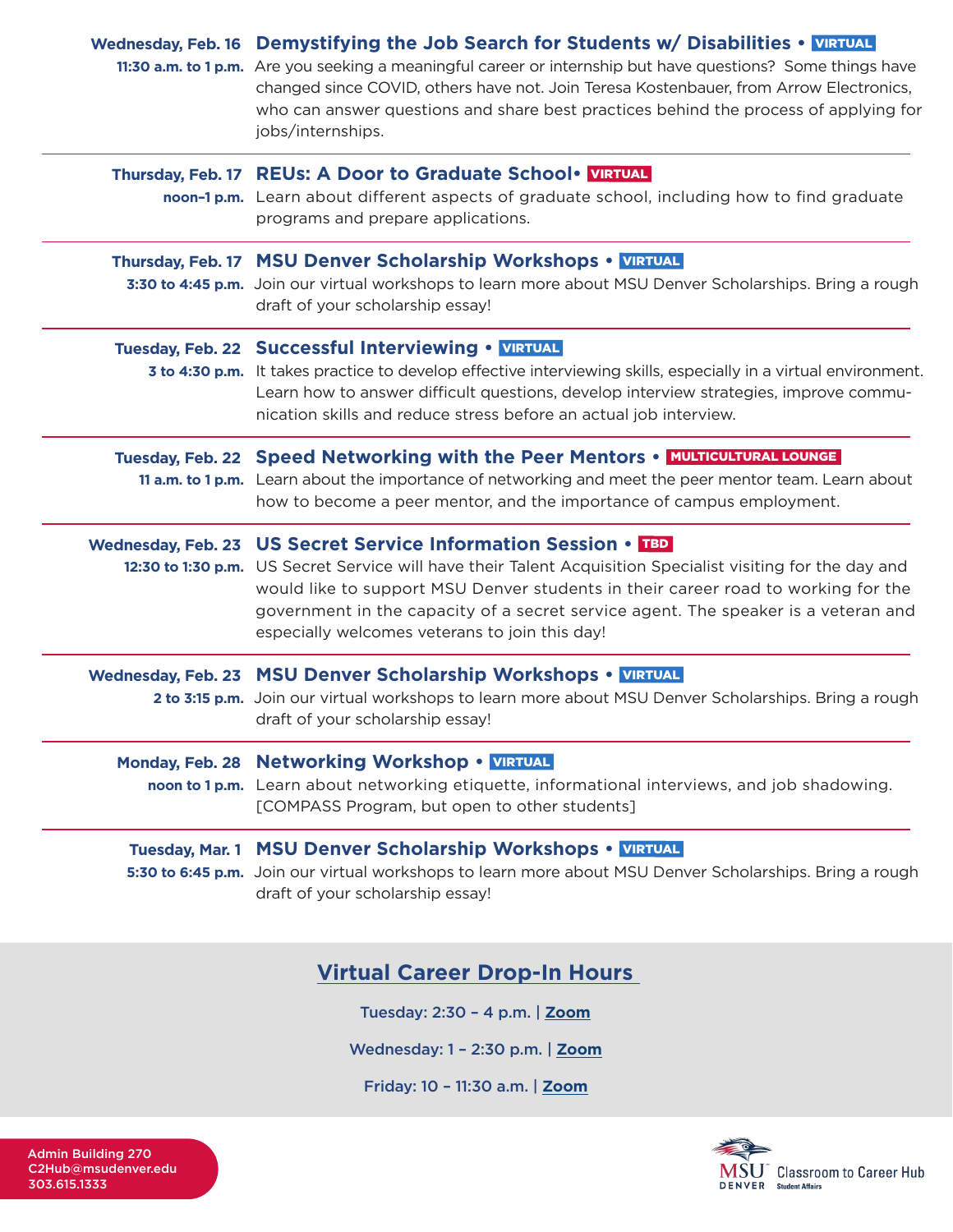|                          | Wednesdays Job & Internship Search Meet Up • ADMIN 270<br>Mar. 2, Mar. 9, Mar. 16, Mar. 30 Explore the hidden job market while you energize your job or internship search at this                                                                                                                                                                                                                                                              |
|--------------------------|------------------------------------------------------------------------------------------------------------------------------------------------------------------------------------------------------------------------------------------------------------------------------------------------------------------------------------------------------------------------------------------------------------------------------------------------|
|                          | 10 to 11 a.m. weekly drop-in group. New topics are covered each week. All are welcome.<br>Wednesday, Mar. 2 Managing Burnout Panel/Event • VIRTUAL<br>11 a.m. to 12:30 p.m. Professional panelists speak to students, faculty, and staff about how to manage their<br>mental health. This version of the event will address how to overcome imposter syndrome,<br>how to stay motivated, and address how to overcome burnout in the workplace. |
|                          | Wednesday, Mar. 2 Financing Graduate Studies • VIRTUAL<br>2:30 to 3:30 p.m. Learn about different aspects of graduate school, including how to find graduate<br>programs and prepare applications.                                                                                                                                                                                                                                             |
|                          | Thursday, Mar. 3 STEM Career Fair . TIVOLI TURNHALLE<br>1 to 5 p.m. Designed to connect students in STEM majors with employers hiring for internships and<br>post-graduate opportunities in the fields of science, technology, engineering and math.                                                                                                                                                                                           |
|                          | Thursday, Mar. 3 Using Scholarship Experience in your Job Search • VIRTUAL<br>3:30 to 4:30 p.m. Learn how to apply your scholarship experience to your resume, cover letters,<br>and interviews.                                                                                                                                                                                                                                               |
|                          | Monday, Mar. 7 The Life of a Graduate Student Doing Research • VIRTUAL<br>noon to 1 p.m. Learn about different aspects of graduate school, including how to find graduate<br>programs and prepare applications.                                                                                                                                                                                                                                |
|                          | Tuesday & Wednesday Exploratory Days - Major and Minor Fair • TIVOLI TURNHALLE<br>Mar. 8, Mar. 9 Come explore majors and minors offered at MSU Denver! Information, resources, SWAG,<br>11 a.m. to 2 p.m. and the opportunity for an Exploratory Advising scholarship!                                                                                                                                                                         |
| 9 a.m. to 5 p.m.         | Tuesday to Thursday CBUS Mock Interview Sessions • IN-PERSON + VIRTUAL<br>Mar. 8 to Mar. 10 Practice interviews for CBUS students over 3 days.                                                                                                                                                                                                                                                                                                 |
| <b>Wednesday, Mar. 9</b> | Diversity in the Workplace • VIRTUAL<br>4 to 5:30 p.m. Join us to gain insight on navigating the professional world with different identities.<br>Learn about topics such as: what to ask your employer during the interview process;<br>authenticity in the workplace; self-advocacy and managing instances of bias or discrimi-<br>nation; and more!                                                                                         |

## **Need Help With Your Resume?**

Get Your Resume Ready Workshop (virtual) | Thursday, Jan. 27 | 3 – 5 p.m.

VMock Resume Review Demo (virtual) | Tuesday, Feb. 15 | 1 – 2 p.m.

Request an appointment on CareerLink or email C2Hub@msudenver.edu to get help with scheduling.

Log into CareerLink (via The Student Hub) for additional opportunities, event details, and to register for events.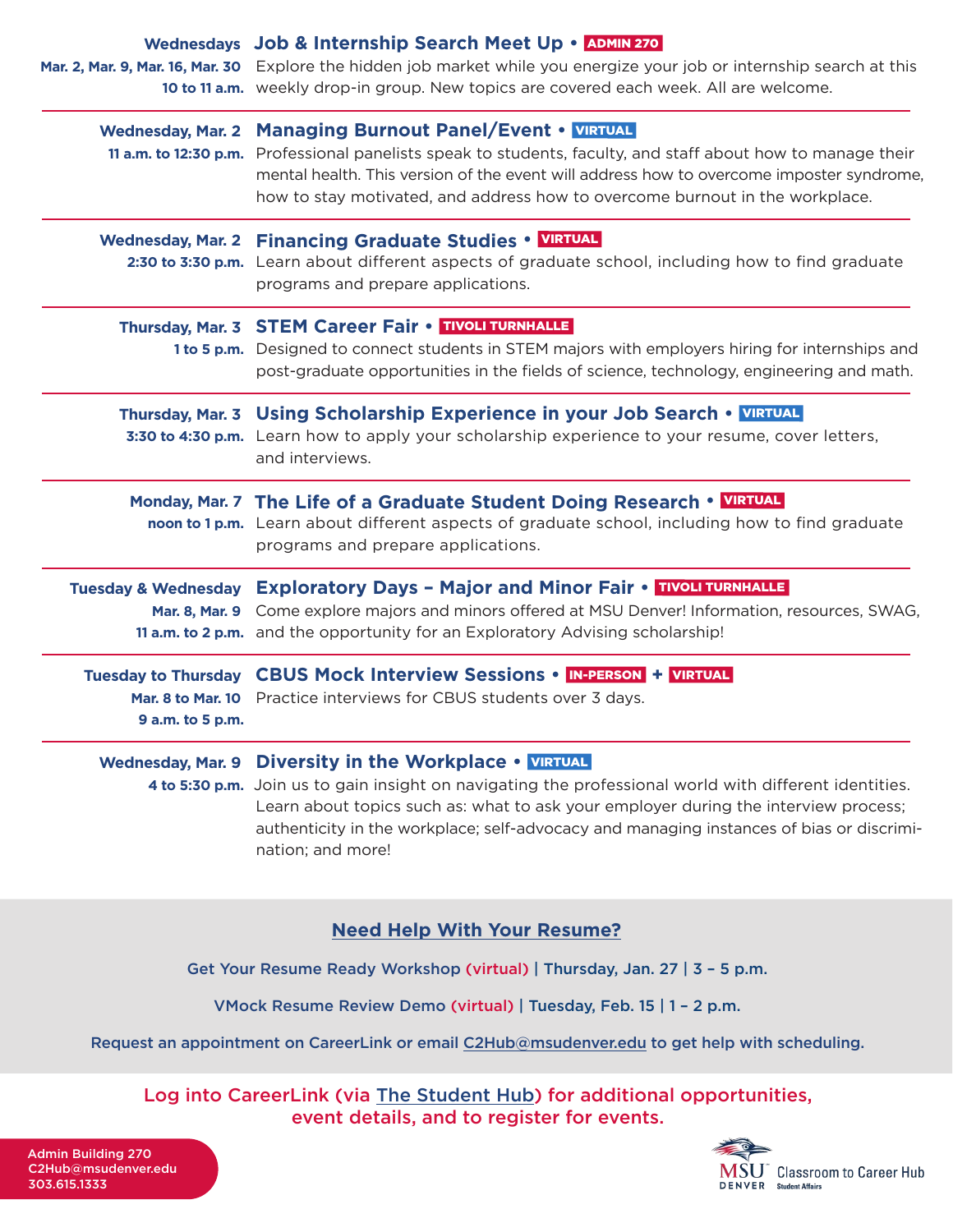|                   | Friday, Mar. 11 Digital Marketing Meet & Greet . VIRTUAL<br>noon to 2 p.m. Networking event for employers to connect with a range of students in the field of<br>digital marketing.                                                                                                                                                                                                               |
|-------------------|---------------------------------------------------------------------------------------------------------------------------------------------------------------------------------------------------------------------------------------------------------------------------------------------------------------------------------------------------------------------------------------------------|
|                   | Tuesday, Mar. 15 GOV Career Day . TIVOLI 320's<br>Time TBD This is a dedicated event for government agencies to share information about their<br>organization's culture, benefits, and career opportunities. Students will have the op-<br>portunity to meet with employers with a career fair, workshops and panel discussions<br>throughout the day.                                            |
|                   | Wednesday, Mar. 16 Paint and Sip: Exploring Art Careers • KING CENTER 212<br>3 to 5 p.m. Enjoy mocktails and painting and explore art and performance careers.                                                                                                                                                                                                                                    |
|                   | Thursday, Mar. 17 Getting Started on LinkedIn . VIRTUAL<br>1 to 2 p.m. Learn how Linkedln can help with your career networking and job search.                                                                                                                                                                                                                                                    |
|                   | <b>SPRING BREAK CLAS Career Readiness Boot Camp . VIRTUAL</b><br>Monday, Mar. 21 The CLAS Career Readiness Boot Camp is a program for junior and senior level students<br>1 to 5 p.m. who want to prepare for their next steps after graduation and job searching. After<br>attending the program, meeting with an advisor, and a final survey, students will receive a<br>\$50 Amazon gift card. |
| Thursday, Mar. 31 | <b>Diversity Networking Event - The Power of Representation • IBD</b><br>4 to 6 p.m. The Diversity Networking Event is an annual program for students to meet diverse<br>professionals and understand the value and asset of their cultural background and<br>unique identities in the global workforce.                                                                                          |
|                   | Sunday, Apr. 3 JCPenney Suit-Up . JCPENNEY NORTHFIELD @ STAPLETON<br>4 to 7 p.m. In-store shopping event at JCPenney where MSU Denver students and alumni can<br>purchase professional attire at a discount. Register in Career Link and be entered<br>into drawings for store gift cards!                                                                                                        |

## **Looking for a job or an internship? Check out CareerLink via The Student Hub.**

Did you know that a typical job search can last for months? The Bureau of Labor Statistics reports that the average job search is taking 10 weeks!

Let CareerLink help you find jobs and internship opportunities, connect you with MSU Denver employer partners, and keep you abreast of all of the amazing recruiting events and career programs that the C2 Hub has to offer!

Don't wait…enhance your education and get competitive edge needed for today's job market! Set up your CareerLink profile and start connecting with employers today by following these simple instructions!



From your phone or computer, go to **[www.msudenver.edu/studenthub](http://www.msudenver.edu/studenthub)**



Scroll down to CAREERS/JOBS, then click the CAREER LINK box.



Login with your MSU Denver NetID and password.



Admin Building 270 C2Hub@msudenver.edu 303.615.1333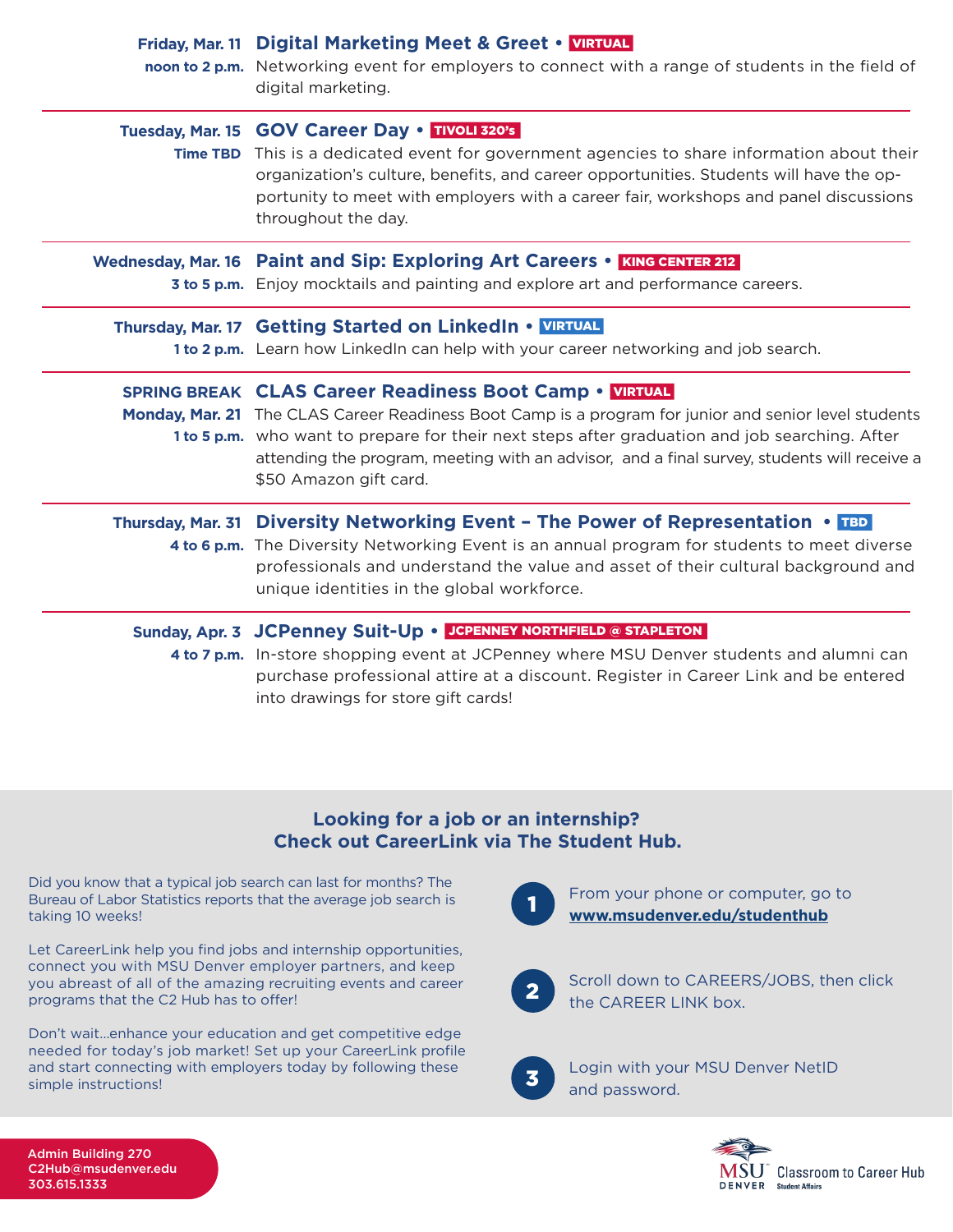|                         | Tuesday, Apr. 5 Veteran Employer Luncheon • TIVOLI 440<br>11:30 a.m. to 1 p.m. Employers who are specifically interested in recruiting veterans will be invited to<br>attend a luncheon before the Spring Job and Internship Fair, to speak to Veteran<br>Students about their organizations and the roles they're hiring for currently.                                         |
|-------------------------|----------------------------------------------------------------------------------------------------------------------------------------------------------------------------------------------------------------------------------------------------------------------------------------------------------------------------------------------------------------------------------|
|                         | Tuesday, Apr. 5 Spring Job and Internship Fair . TIVOLI TURNHALLE<br>1 to 5 p.m. The largest recruiting event of the year. Employers from All Industries will be on campus<br>to recruit students in All Majors for professional career opportunities and internships.                                                                                                           |
|                         | Tuesday, Apr. 5 Careers in Behavioral Health Panel: Higher Education Pathways • PLAZA M205<br>8 to 9:15 a.m. Students looking to enter the field of Behavioral Health can join this virtual opportunity<br>to connect with current professionals in their field. Topic and speakers TBD.                                                                                         |
|                         | Thursday, Apr. 7 Successful Interviewing . TIVOLI 740<br>3 to 4:40 p.m. It takes practice to develop effective interviewing skills, especially in virtual environments.<br>Learn how to answer difficult questions, develop interview strategies, improve communi-<br>cation skills and reduce stress before an actual job interview.                                            |
| <b>Tuesday, Apr. 12</b> | <b>Interviewing Strategies for LGBTQ Job Seekers • VIRTUAL</b><br>3 to 4:30 p.m. Panel of employers and community professionals will share insights and strategies to<br>support LGBTQ job seekers.                                                                                                                                                                              |
|                         | Wednesday, Apr. 13 Salary Negotiation • TIVOLI 740<br>1 to 3:30 p.m. Ask for the salary your degree and skills are worth! Learn how at this interactive<br>workshop. All majors are welcome.                                                                                                                                                                                     |
|                         | Thursday, Apr. 21 Connections: Behavioral Health • TIVOLI 320's<br>11 a.m. to 2 p.m. A networking event designed to connect students in behavioral health related majors<br>with employers who are seeking to hire or connect. This event will accommodate<br>employers who typically hire for internships or career-focused positions within the<br>Behavioral Health industry. |
|                         | Tuesday, Apr. 26 Spring Planting/Community Gardens . IN-PERSON TBD<br>3 to 4:30 p.m. Learn about sustainable living, careers in sustainability and botany, and how to im-<br>prove that green thumb! Each student will have the opportunity to plant their own<br>small plant to take home.                                                                                      |
|                         | Thursday, Apr. 28 Center for Professional Selling Meet & Greet . VIRTUAL<br>1 to 3 p.m. Networking event for employers to connect with a range of students in the sales field.                                                                                                                                                                                                   |

# **Virtual Career Drop-In Hours**

Tuesday: 2:30 – 4 p.m. | **[Zoom](https://nam04.safelinks.protection.outlook.com/?url=https%3A%2F%2Fus02web.zoom.us%2Fj%2F83525886423%3Fpwd%3DUnNoN3BoS0VNRkZ1TU5JTHdweHpXdz09&data=04%7C01%7Cawesley3%40msudenver.edu%7Ceb3e769554b64bf851a008d9df99010d%7C03309ca417334af9a73cf18cc841325c%7C1%7C0%7C637786670523700514%7CUnknown%7CTWFpbGZsb3d8eyJWIjoiMC4wLjAwMDAiLCJQIjoiV2luMzIiLCJBTiI6Ik1haWwiLCJXVCI6Mn0%3D%7C3000&sdata=XUCN3J26%2BSYuTtiMghs9Vo%2BThqOuB%2F%2FBgT2FL28yBmQ%3D&reserved=0)**

Wednesday: 1 – 2:30 p.m. | **[Zoom](https://nam04.safelinks.protection.outlook.com/?url=https%3A%2F%2Fus02web.zoom.us%2Fj%2F84459036820%3Fpwd%3DNnViTHZPREMvOVF3eUhrZjAzUTBYUT09&data=04%7C01%7Cawesley3%40msudenver.edu%7Ceb3e769554b64bf851a008d9df99010d%7C03309ca417334af9a73cf18cc841325c%7C1%7C0%7C637786670523700514%7CUnknown%7CTWFpbGZsb3d8eyJWIjoiMC4wLjAwMDAiLCJQIjoiV2luMzIiLCJBTiI6Ik1haWwiLCJXVCI6Mn0%3D%7C3000&sdata=dqA8%2B1nt2VYANhth%2F19QOoT0XUuBJP5CH8TQz2YKe2k%3D&reserved=0)**

Friday: 10 – 11:30 a.m. | **[Zoom](https://nam04.safelinks.protection.outlook.com/?url=https%3A%2F%2Fus02web.zoom.us%2Fj%2F83191952860%3Fpwd%3DZXlvUzJFNU5mbGhVZnpBYi8zSVpxUT09&data=04%7C01%7Cawesley3%40msudenver.edu%7Ceb3e769554b64bf851a008d9df99010d%7C03309ca417334af9a73cf18cc841325c%7C1%7C0%7C637786670523700514%7CUnknown%7CTWFpbGZsb3d8eyJWIjoiMC4wLjAwMDAiLCJQIjoiV2luMzIiLCJBTiI6Ik1haWwiLCJXVCI6Mn0%3D%7C3000&sdata=Psug138CsH4vGONBWINkdFoYYf%2FxCDP%2BwpaqFByvFf8%3D&reserved=0)**